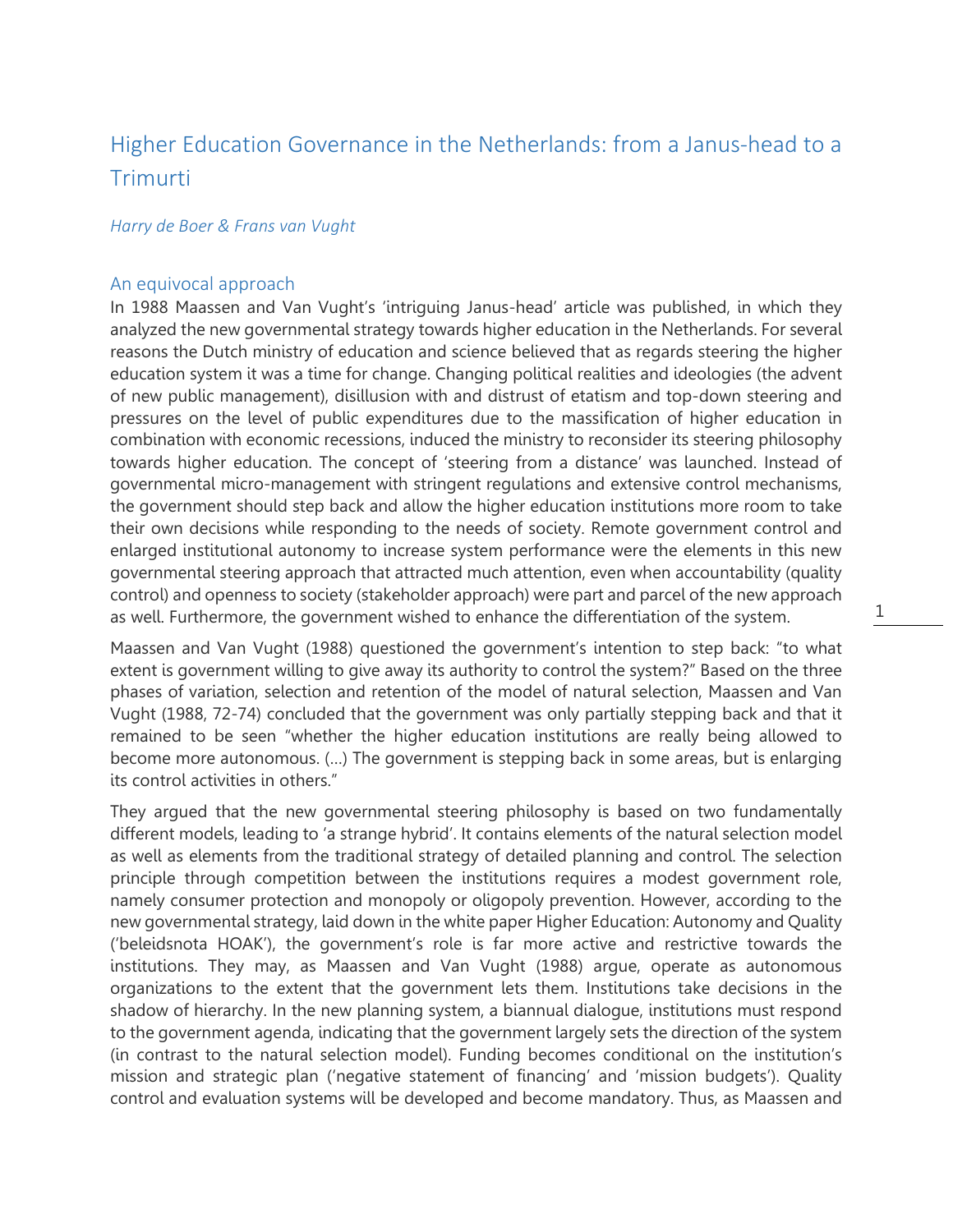Van Vught (1988, 75) stated, like the Roman god Janus, in 1988 steering from a distance had two different faces, one looking back, and one looking forward. What has happened since?

## Governance models

 $\overline{a}$ 

Elsewhere we have described a governance model as a set of general postures, assumptions and guidelines that appear to be followed when a government, without necessarily excluding other stakeholders from the equation, steers the decisions and actions of specific societal actors according to the objectives the government has set and by using instruments the government has at its disposal (Van Vught and De Boer 2015, 38). [1](#page-1-0) From the huge number of governance, steering and coordination models, we distinguish two classic governance models (see also Van Vught 1989, 1995; Neave and Van Vught 1991; Van Vught and De Boer 2015). These two classic models also underlie Maassen and Van Vught's analyses of the steering philosophy published by the Dutch ministry in 1985.

The first model, the model of rational planning and control rooted in a rationalist perspective on decision-making, assumes that there is firm knowledge of the object of regulation, complete control over the object of regulation, and a holistic self-image of the regulating subject. The government's steering capacities are 'limitless' and the model implies centralized decision-making and significant control both over design and implementation of policy. The second model, the model of self-regulation assumes that knowledge is highly uncertain, control over the object should be avoided and regulating subject's self-image is atomistic instead of holistic. It emphasises the self-regulatory capacities of decentralized agents. The government, being an arbiter and 'game designer', is watching the rules of a game played by relatively autonomous players and interferes only when the game no longer is leading to satisfactory results.

In higher education these classic models are in consonance with the *state control model* and the state supervising model (Van Vught, 1988, 1995; Goedegebuure et al. 1993). In the state control model, typically found for a long time in continental Europe, higher education is approached as a homogeneous system, micro-managed by the government. Government controls nearly all aspects of the dynamics of the higher education system and regulates for example institutional missions (mandates), access, curricula, degrees, (academic) staff appointments, employment conditions, owned physical assets, and prescribed in detail how public funds were to be spent (line item budgeting). The state supervising model, rooted both in the US and UK, shows far less governmental influence and leaves substantial space to the institutions. The government uses 'broad terms' of regulation, stimulating the self-regulating capabilities of the higher education institutions. Fundamental decisions about missions and goals are the province of the system and its individual institutions (Goedegebuure et al. 1993, 328).

During the last twenty-five years the distinction between the state control and state supervising models has proven to be a useful tool for the analyses of governance reforms in higher education. With reference to these two models, several studies have described and analysed the shift from state control to state supervision in continental Europe as well as the intrusion of state control

<span id="page-1-0"></span> $1$  Because of limited space for this chapter we will leave aside an elaborate discussion about definitions of 'governance', 'steering' and 'coordination'. Here we will treat them by and large as synonyms, just as for example Pierre and Peters (2000, 1) who say that thinking about governance means thinking about how to steer society and how to reach collective goals.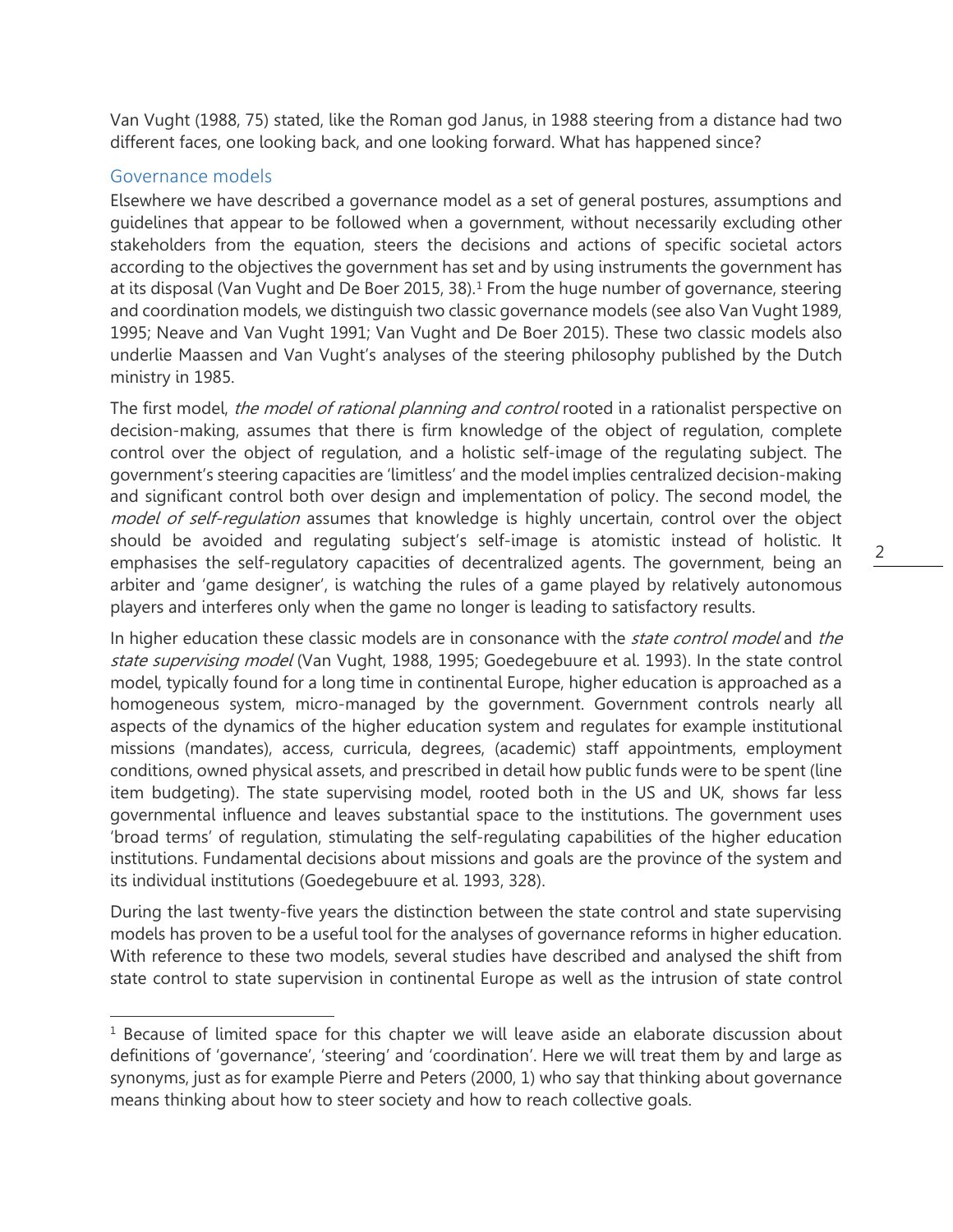aspects in the traditional British mode of state supervision. These studies also suggest that in reality combinations of elements of the two extremes are found. In fact, Maassen and Van Vught's analyses of the 'new' government strategy toward Dutch higher education already hinted at that when they qualified the 'HOAK-philosophy' as a hybrid of different models.

Some authors have argued that a dichotomy of governance models is too limited to adequately map and conceptualize reality. Next to 'hierarchy' and 'market' other concepts of governance would exist. Network governance is for instance often referred to as an alternative governance concept (e.g. Powell 1990; Thompson 1991). Also Adler (2001, 215) as well as Ouchi (1980), argues that alongside the market, the ideal type relying on the price mechanism, and the hierarchy, relying on authority, a third form of coordination exists: the community or clan, which rely on trust. These three types are blended in the real world: "empirically observed arrangements typically embody a mix of the three ideal-typical organization forms and rely on a corresponding mix of price, hierarchy, and trust mechanisms" (Adler 2001, 215).

Other authors such as Bradach and Eccles (1991), Lindblom (1977, 1990) and Williamson (1991) however maintain the position that there are two fundamentally different modes of coordination, 'centralism and mutual adjustment' or 'hierarchy and market', but based on these two extremes hybrids can be conceptualized. Lindblom (1990, 250) distinguishes for example with respect to coordination in addition to top down steering by specialised and standardized authoritative assignments (centralism) and coordination through perfect markets (disjoined mutual adjustment), also joined mutual adjustment as a coordination mode. The latter means that autonomous actors come together to discuss their differences and preferences and to reach agreements on their collective goals.

Also Williamson (1991, 280) argues that markets and hierarchies are polar modes and that hybrid modes such as long-term contracting and reciprocal trading can be located in relation to these polar modes. Transactions, he argues, which differ in their attributes, are linked to governance structures, which differ in their costs and competencies. The factors that determine these costs and competencies of governance structures are i) two types of adaptability, ii) incentive intensity, and iii) administrative controls. To compare hybrid modes of governance with markets and hierarchies Williamson (1991) discusses these four distinguishing factors.

We label the two types of adaptability, in Williamson's terms the performance attributes of governance structures, as 'autonomous adaptability' and 'cooperative adaptability'. Autonomous adaptability relates to the virtues of (perfect) markets, in which consumers and producers respond independently to price changes so as to respectively maximize their utility and profits. In this constellation incentive intensity is high —driven by self-interest and being self-responsible for gains and losses, both consumers and producers have strong incentives to reduce costs and behave efficiently. Markets are however not always perfect, for example because actors may behave strategically by distorting information and disclosing it in an incomplete and selective fashion (e.g. Van Vught and de Boer 2015). And in long-term dependency relationships transaction costs arise. The adaptation mechanism to respond to strategic behaviours and high transaction costs of frequent and repetitive activity, as in the case of long-term interdependent relationships, is cooperation. To craft a coordination mechanism, in which hierarchy supplants autonomy, conscious, deliberate, purposeful and orchestrate action is worthwhile to be taken. "The authority relation (fiat) has adaptive advantages over autonomy for transactions of a bilaterally (or multilaterally) dependent kind" (Williamson 1991, 279). Bilateral dependency, particularly in the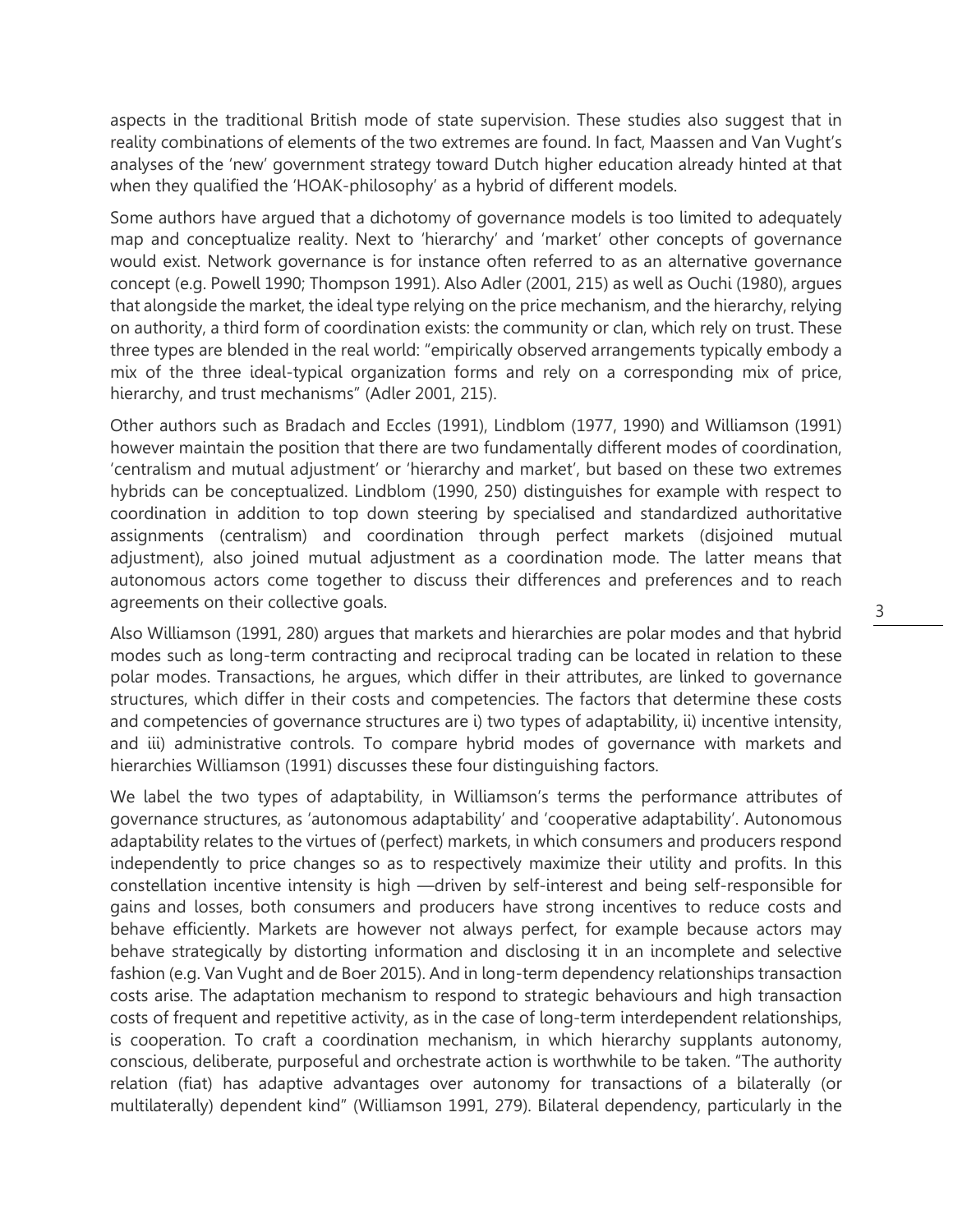long run, introduces an opportunity to realize gains through hierarchy, but at a cost. Hierarchy degrades incentive intensity and increases bureaucratic costs. Hierarchies breed management and administrative controls, which dampen the incentive intensity as well as the adaptability (flexibility) to external changes.

The hybrid mode of governance, such as long-term contracting, takes a middle position with respect to the four factors attributed to governance structures (Williamson 1991, 281). The incentive structure is not as prominent as in markets, one might speak of 'quasi markets'. The administrative controls are not as heavy as in hierarchies. It preserves autonomy to a large extent, providing possibilities to adapt adequately to external change, and it needs some kind of joint cooperation (see Lindblom's joined mutual adjustment) to reach and monitor agreements, requiring an administrative apparatus.

This conceptualization of governance structures, distinguishing hierarchies, hybrids and markets and its logic can also be applied to governance models in higher education. In higher education we would label such a hybrid as 'the state contract model'. As compared with the state control and state supervision model, which are polar opposites, the state contract model is positioned between these two traditional models, as depicted in table 1.

| attributes                                                                                         | governance model |                |                   |
|----------------------------------------------------------------------------------------------------|------------------|----------------|-------------------|
|                                                                                                    | state control    | state contract | state supervising |
| incentive intensity                                                                                | $\mathbf{0}$     | $\ddot{}$      | $+ +$             |
| administrative<br>controls                                                                         | $+ +$            | $+$            | $\Omega$          |
| autonomous<br>adaptation                                                                           | $\mathbf 0$      | $+$            | $+ +$             |
| cooperative<br>adaptation                                                                          | $+ +$            | $\ddot{}$      | $\mathbf 0$       |
| contract law*                                                                                      | $\mathbf 0$      | $\ddot{}$      | $+ +$             |
| $\epsilon$ = $\epsilon$ trong: $\epsilon$ = $\epsilon$ omi $\epsilon$ trong: $\theta$ = $\epsilon$ |                  |                |                   |

Table 1: distinguishing attributes of the state control, the state contract and the state supervision model (adapted from Williamson 1991, 281)

++ = strong; + = semi-strong; 0 = weak

\* for reasons of limited space this attribute is not discussed in this chapter

## The third face

Since the analysis by Maassen and Van Vught (1988), what has happened with the general governance model in the Netherlands? Has the governmental view on steering the Dutch higher education system still two faces?

Certainly, the general approach of allowing more autonomy to the higher education institutions has continued over the decades following the introduction of the 'HOAK-philosophy' (e.g. de Boer et al. 2006). Universities (both research universities and universities of applied science) appear to have enjoyed increasing levels of autonomy, for instance in the areas of personnel polies, financial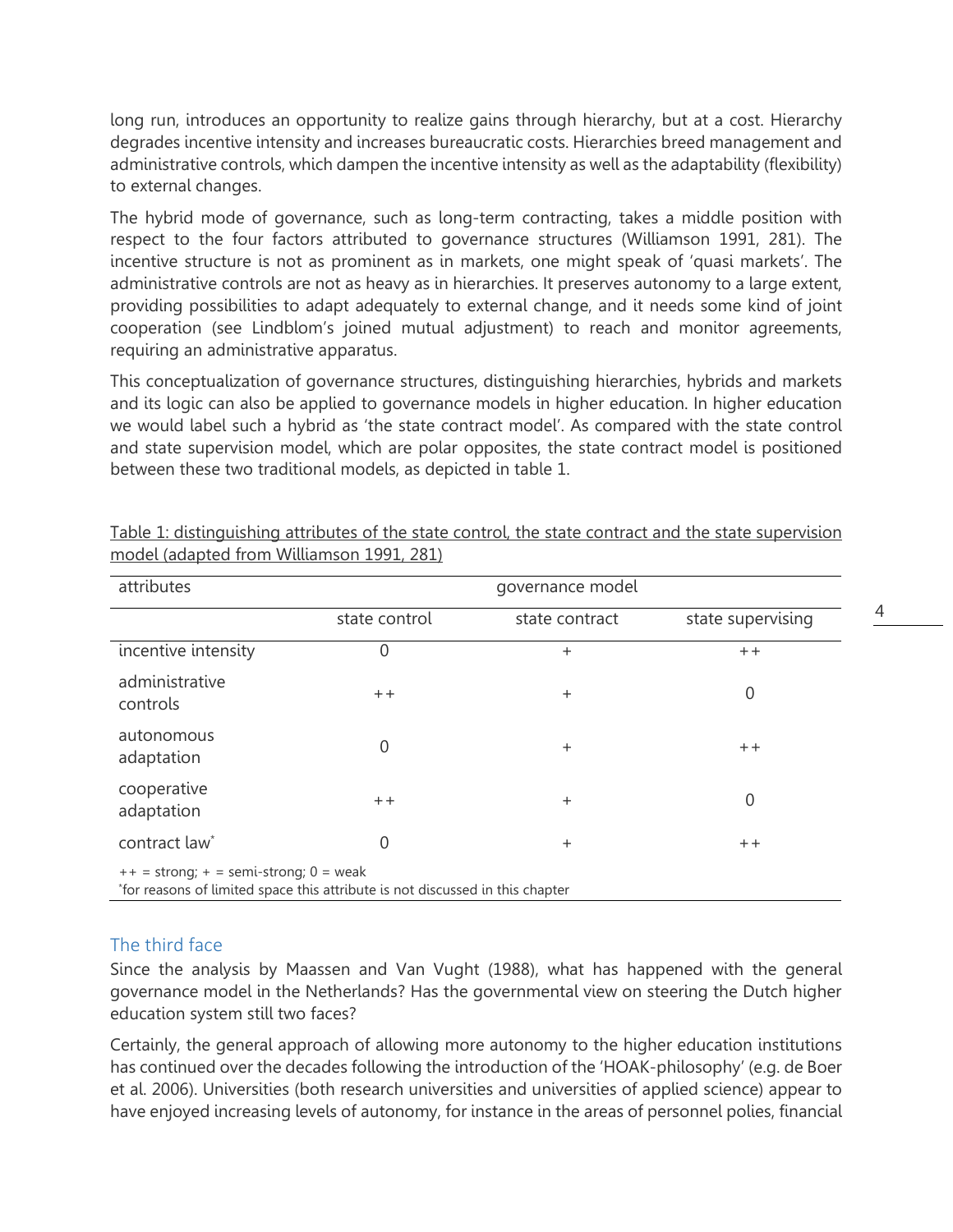matters and ownership of property and estate. At the same time, 'control mechanisms' and accountability requirements remained in place or were even strengthened. Quality control by means of formal accreditation and system level efficiency tests for institutions that intend to launch new educational programmes are clear examples of the other face of the Janus-head. Thus, while various new policies were aimed to strengthen institutional autonomy, the government did not hold back from intervening. The number of rules set by the government was still impressive. In 2006, de Boer et al. (2006:91) argued that "within this type of control shifts have been taken place from strong direct regulation toward softer forms of hierarchical control".

But more recently there appears to have been a major change of perspective. And this is where the 'state contract' model has made its entrance into the world of higher education governance in the Netherlands. In 2000, the government announced that "against the background of further deregulation it has been suggested and discussed to develop the relationship between the government and the higher education institutions into the direction of a contractual relationship" (HOOP 2000), a suggestion that was effectuated about ten years later.

Largely under the political pressure from parliament and echoing a growing societal sentiment, the steering perspective has changed towards a stronger recognition of the needs and positions of the clients of higher education, particularly students. In the 2000s, a lack of trust in the overall governmental steering philosophy emerged when some higher education institutions appeared to display strategic (and even opportunistic) behaviour, particularly regarding quality and enrollments. Higher education institutions appeared to be sensitive to the temptations of budget maximalisation (reacting to the indicators in the funding models) by lowering quality standards (in order to 'produce' higher numbers of graduates and faster 'times to degree') and by providing inflated information about their programmes (in order to increase enrollment numbers). When some of these excrescences came out in the open and were reported by the media, feelings of mistrust and even crisis were the result. Political responses like 'higher education institutions apparently have too much autonomy' and 'a stronger governmental steering of the higher education system needs to be introduced' were loudly voiced.

In this changing political context government invited the associations of both higher education sectors, representing the research universities and universities of applied science, to jointly design a general 'framework contract', in which both sides agreed to try to reach a number of system level performances. These collective agreements (2008-2011) at the sector level however were not sufficiently aligned with the strategic targets of higher education institutions. For some institutions the national targets were unrealistic because they were too high, while for others they were too low and therefore not challenging. Agreements with sub sectors as a whole did not have sufficient ownership from the higher education institutions (de Boer et al. 2015, 27). The government clearly communicated that these general contracts would bring along the introduction of specific contracts between the minister of education, culture and science and each individual institution. This view was further underpinned by the recommendations of the Veerman-committee, which among other things recommended a gradual introduction of mission-based funding operationalized by means of so-called performance agreements (Veerman-committee 2010). In 2011, the minister actually launched the instrument of performance agreements in his strategic agenda for higher education, research and science called "Quality in Diversity". These performance agreements set out the agreed upon specific goals that each institution will seek to achieve in a given time period. They specify clearly itemized performance targets (the ambitions of an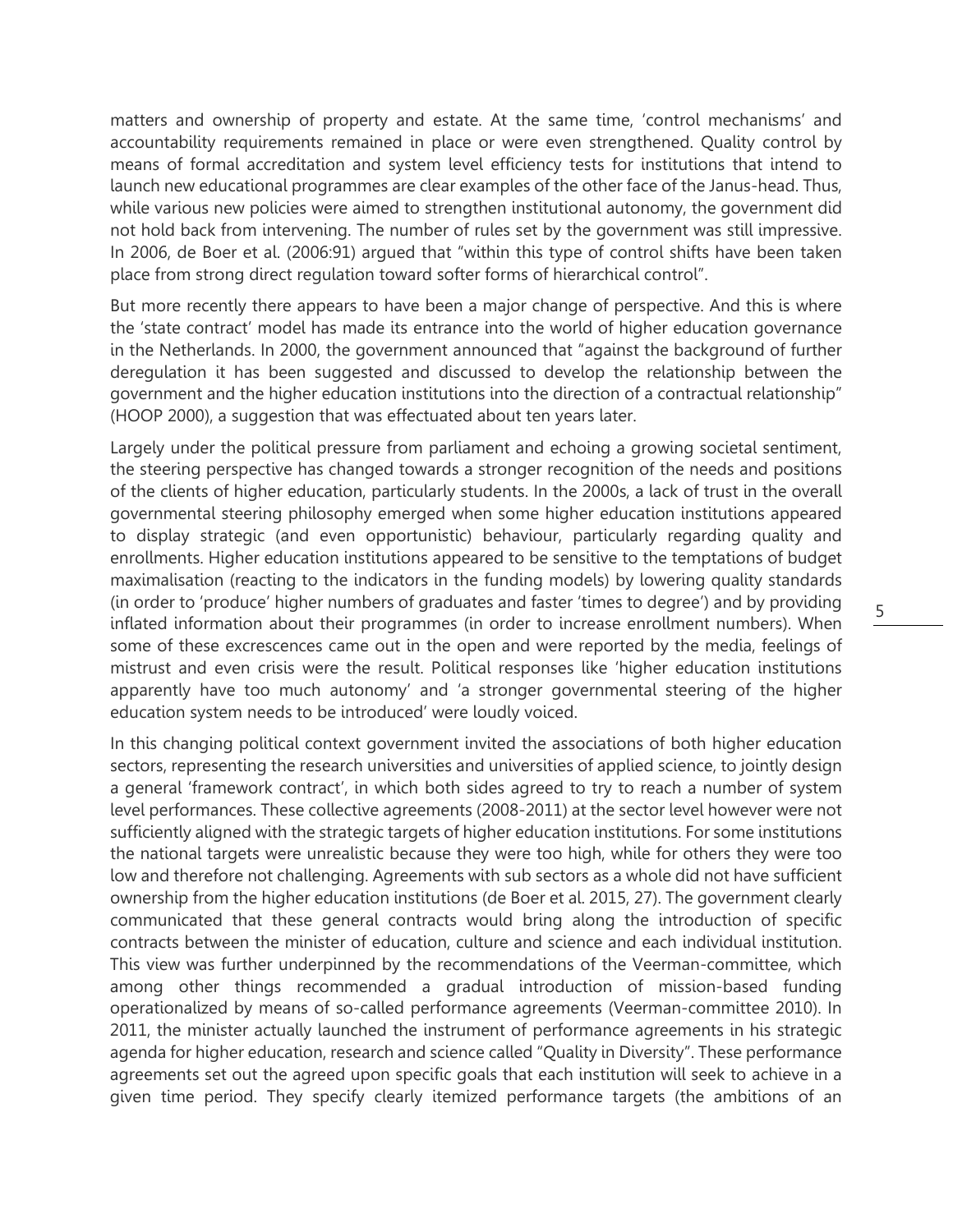institution) and, a novelty in Dutch higher education, these targets are directly linked to funding. The institutions receive ex-ante funding for the targets set, but may lose part or all of this funding in the next round of budget if the targets are not met. Achieved performances, corresponding to the individual missions developed by the institutions, will be rewarded, while underperformance will be financially punished.

As a result of the introduction of these performance agreements, the Dutch higher education governance model has substantially changed. The performance contracts clearly mark the introduction of the 'state contract' model in Dutch higher education policy. Not only is the current Dutch governance model a Janus-head of two combined steering approaches, comprising elements of state control and state supervision, it now also incorporates a third perspective, i.e. that of 'state contract'. The newly established contractual relationship between the government and the individual institutions constrain the institutional autonomy to some extent and still has substantial costs in terms of administrative control (compared to the state supervising model), but at the same time it addresses some imperfections of the market and it offers opportunities for joint 'decision-making', flexibility and leaves an incentive structure largely in place (compared to the state control model). This shift in steering orientation of the Dutch government towards higher education implies that the 'intriguing Janus-head' appears to have taken on the appearance of a Trimurti, the Hindu triad of gods, showing a combination of three faces for three combined steering models.

## References

Adler, P.S. (2001). Market, hierarchy, and trust: The knowledge economy and the future of capitalism. Organization Science, 12, 2, 215-234.

Bradach, J. and R. Eccles (1991). Price, authority and trust: from ideal types to plural. In G.M. Thompson (ed). Markets, Hierarchies and Networks. SAGE Publication.

De Boer, H., L. Leisyte and J. Enders (2006). The Netherlands – 'Steering from a Distance' In B. Kehm and U. Lanzendorf (eds). Reforming University Governance. Changing conditions for Research in Four European Countries. Bonn: Lemmens.

De Boer. H, B. Jongbloed, P. Benneworth, L. Cremonini, R. Kolster, A. Kottmann, K. Lemmens-Krug and H. Vossensteyn (2015). Performance-based funding and performance agreements in fourteen higher education systems. Report for the Ministry of Education, Culture and Science. Enschede: CHEPS.

Goedegebuure, L., F. Kaiser, P. Maassen, L. Meek, F. van Vught and E. de Weert (1993). International perspectives on trends and issues in higher education policy. Higher Education Policy. An international perspective. In L. Goedegebuure et al. Oxford, IAU & Pergamon Press.

Lindblom, Ch. (1977). Politics and Markets. New York: Basic Books.

Lindblom, Ch. (1990). *Inquiry and Change; the troubled attempt to understand and shape society*, New Haven: Yale University Press.

Maassen, P.A. and F.A. van Vught (1988). An intriguing Janus-head: the two faces of the new governmental strategy for higher education in the Netherlands. European Journal of Education, 23, 1/2, 65-76.

Neave, G. and F.A. van Vught (eds) (1991). Prometheus Bound, the changing relationship between government and higher education in Western Europe. London: Pergamon.

Ouchi, W.G. (1980). Markets, bureaucracies, and clans. Administrative Science Quarterly, 25, 1, 129-141.

Pierre, J. and B.G. Peters (2000). Governance, Politics and the State. Houndmills Basingstoke: Macmillan press.